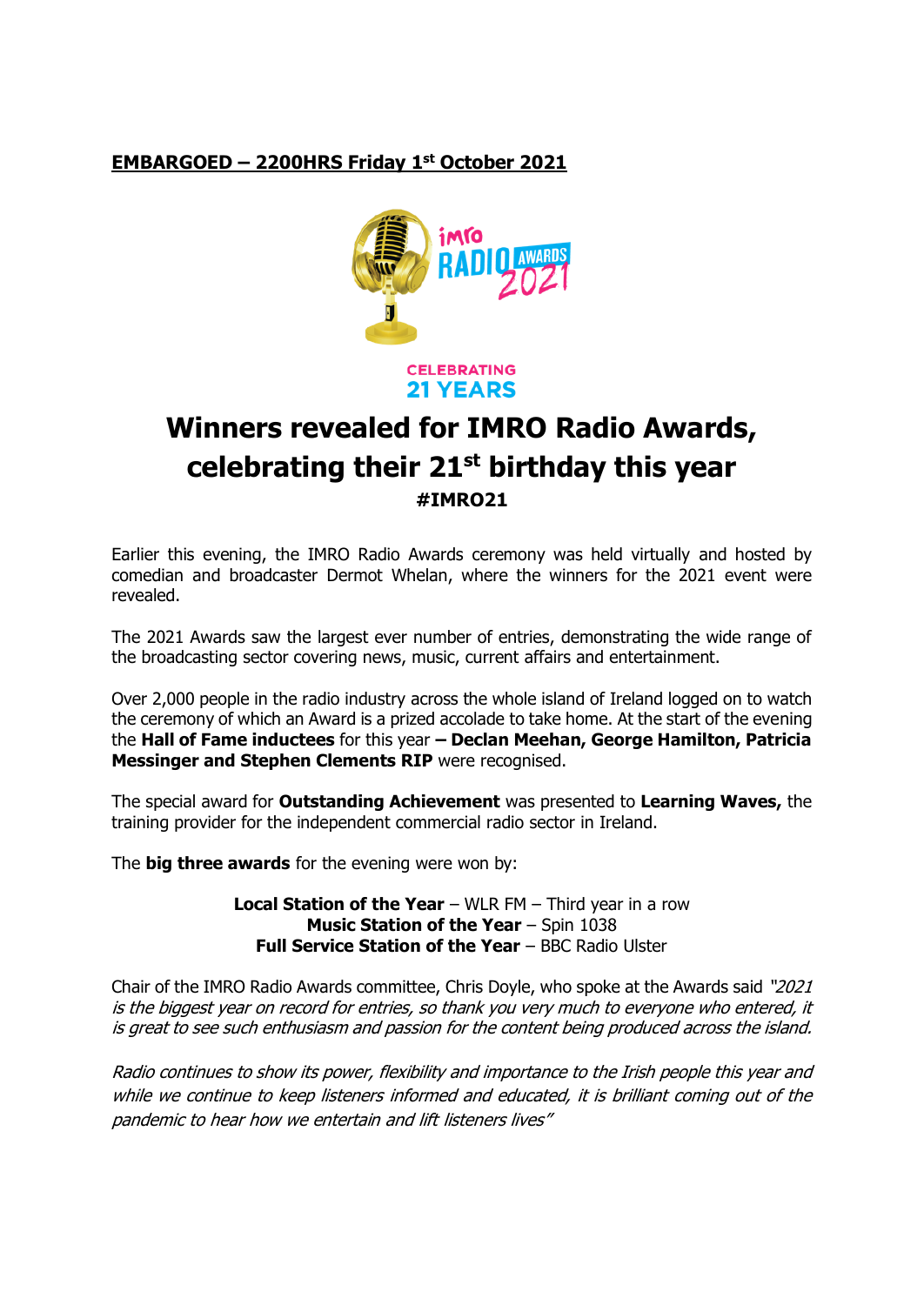Eleanor McEvoy, Chair of sponsors IMRO Ireland said "On behalf of IMRO, I would like to give my heartfelt congratulations to the winners of this year's IMRO Radio Awards. We saw over the course of the pandemic how much we relied on radio to bring us immediately up to speed with what was happening in a world that to many felt frightening and isolating. As we were told to separate from family and friends, radio served to connect us. The winners of these awards have been chosen because of their excellence in broadcasting, and I would like to say a profound thanks to them for their service to radio in Ireland."

BAI Deputy Chief Executive, Celene Craig, commented "The BAI is delighted to support the IMRO Radio Awards again this year. The annual Awards illustrate the range of talent working in the radio sector, and I would like to congratulate all the nominees and winners tonight. This event also serves to highlight and acknowledge the dedication of those working in radio to deliver, on a daily basis, diverse and high quality programming for audiences, especially in such a difficult year. Our thanks and congratulations to all involved in the delivery of the awards tonight."

### **--ENDS--**

**Media Contact:** Kathryn Mason | MASONRY - [KM@MASONRY.IE](mailto:KM@MASONRY.IE) 087-2627977

# **NOTES TO EDITORS:**

# **About the Radio Awards Committee**

The Radio Awards Committee comprises of 12 members representing all sectors of licensed commercial and public radio on the island of Ireland – RTÉ, BBC NI, and the independent commercial radio sectors in both the Republic and Northern Ireland.

### **About IMRO**

IMRO administers the performing right in copyright music on behalf of its members (songwriters, composers, and music publishers) and on behalf of members of the international overseas societies that are affiliated to it. IMRO's core function is to collect and distribute royalties arising from the public performance of copyright works. With a global scope, we represent creators along the chain of creation. At IMRO, we are committed to creators. We stand up for music and the people who make it and perform it. A community for creators, we listen, advocate, educate, invest, and engage to shape a culture of musical worth. We help music creators to adapt to change and receive full and fair return for their work. See [www.imro.ie](http://www.imro.ie/)

### **About BAI**

The Broadcasting Authority of Ireland (BAI) was established in October 2009 as the single content regulator of broadcasting in Ireland.

The functions of the BAI include the licensing of radio and television services on a variety of transmission platforms; the licensing of digital multiplex operators; the development of codes and rules in relation to programming and advertising standards; the monitoring of services to ensure that broadcasters comply with their statutory obligations and contract terms; and the consideration of complaints. The BAI is also responsible for the operation of Broadcasting Funding Schemes which are financed by the television licence fee.

For more information, see<http://www.bai.ie./>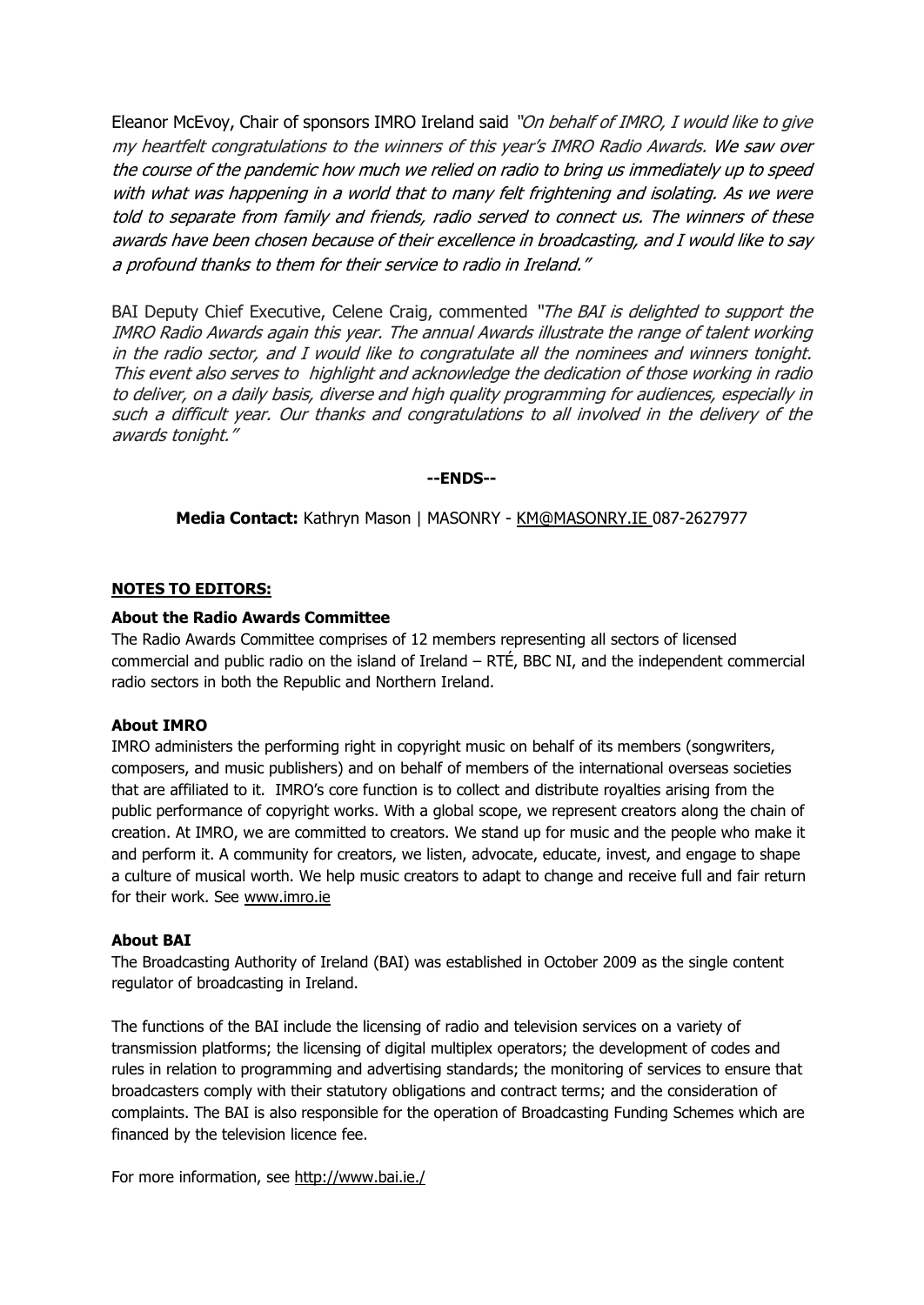| <b>Category</b> | <b>Category</b>         | Gold:              | Gold:            | Silver:              | <b>Silver:</b>    |                          | <b>Bronze:</b>      |
|-----------------|-------------------------|--------------------|------------------|----------------------|-------------------|--------------------------|---------------------|
| code:           | name:                   | <b>Entrant</b>     | <b>Station</b>   | <b>Entrant</b>       | <b>Station</b>    | <b>Bronze: Entrant</b>   | <b>Station</b>      |
|                 |                         | 98FM's The         |                  | iRadio in the        |                   |                          |                     |
|                 |                         | Fix with           |                  | Afternoon with       |                   | The Zoo Crew             |                     |
|                 | <b>General Music</b>    | Ciarán             |                  | Dave and             |                   | with Jaz and             |                     |
| A1              | Programme               | O'Connor           | 98FM             | Fionnuala            | <b>iRadio</b>     | Laura                    | <b>SPIN1038</b>     |
|                 |                         |                    |                  | The Lyric            |                   |                          |                     |
|                 |                         |                    |                  | Concert with         |                   |                          |                     |
|                 |                         |                    |                  | Paul Herriott -      |                   |                          |                     |
|                 | <b>Specialist Music</b> |                    | RTÉ Radio        | Remembering          |                   |                          | <b>BBC Radio</b>    |
| A <sub>2</sub>  | Programme               | <b>Simply Folk</b> |                  | John Lennon          | RTÉ Lyric FM      | <b>Blas Ceoil</b>        | <b>Ulster</b>       |
|                 |                         |                    |                  | <b>Fully Charged</b> |                   |                          |                     |
|                 | <b>Breakfast</b>        | <b>KC and Ross</b> | Cork's           | with Graham          |                   | The Ian Dempsey          |                     |
| A3              | <b>Programme</b>        | in the Morning     | 96FM             | and Nathan           | <b>SPIN1038</b>   | <b>Breakfast Show</b>    | <b>Today FM</b>     |
|                 |                         |                    |                  | RTÉ Choice           |                   |                          |                     |
|                 |                         |                    |                  | <b>Music Prize</b>   |                   | Dustpod for              |                     |
|                 | <b>Music Special /</b>  |                    | RTÉ Radio        | withTracy            |                   | <b>Ireland's Classic</b> | Ireland's           |
| A4              | <b>Music Event</b>      | Mise Freisin'      | 1                | Clifford             | RTÉ 2FM           | <b>Hits</b>              | <b>Classic Hits</b> |
|                 | <b>Irish Music</b>      |                    |                  |                      |                   |                          |                     |
|                 | <b>Programme or</b>     | <b>ATL</b>         | <b>BBC Radio</b> | SPIN ALT with        | <b>SPIN South</b> | 2FM Rising with          | RTÉ 2FM             |
| A5              | Initiative              | Introducing        | <b>Ulster</b>    | Ray Wingnut          | West              | <b>Tracy Clifford</b>    |                     |
|                 |                         |                    |                  |                      |                   |                          |                     |
|                 |                         |                    |                  |                      |                   |                          |                     |
|                 |                         |                    |                  |                      |                   |                          |                     |
|                 |                         |                    |                  |                      |                   |                          |                     |
|                 |                         |                    |                  |                      |                   |                          |                     |
|                 |                         |                    |                  |                      |                   |                          |                     |
|                 |                         |                    |                  |                      |                   |                          |                     |
|                 |                         |                    |                  |                      |                   |                          |                     |
|                 |                         |                    |                  |                      |                   |                          |                     |
|                 |                         |                    |                  |                      |                   |                          |                     |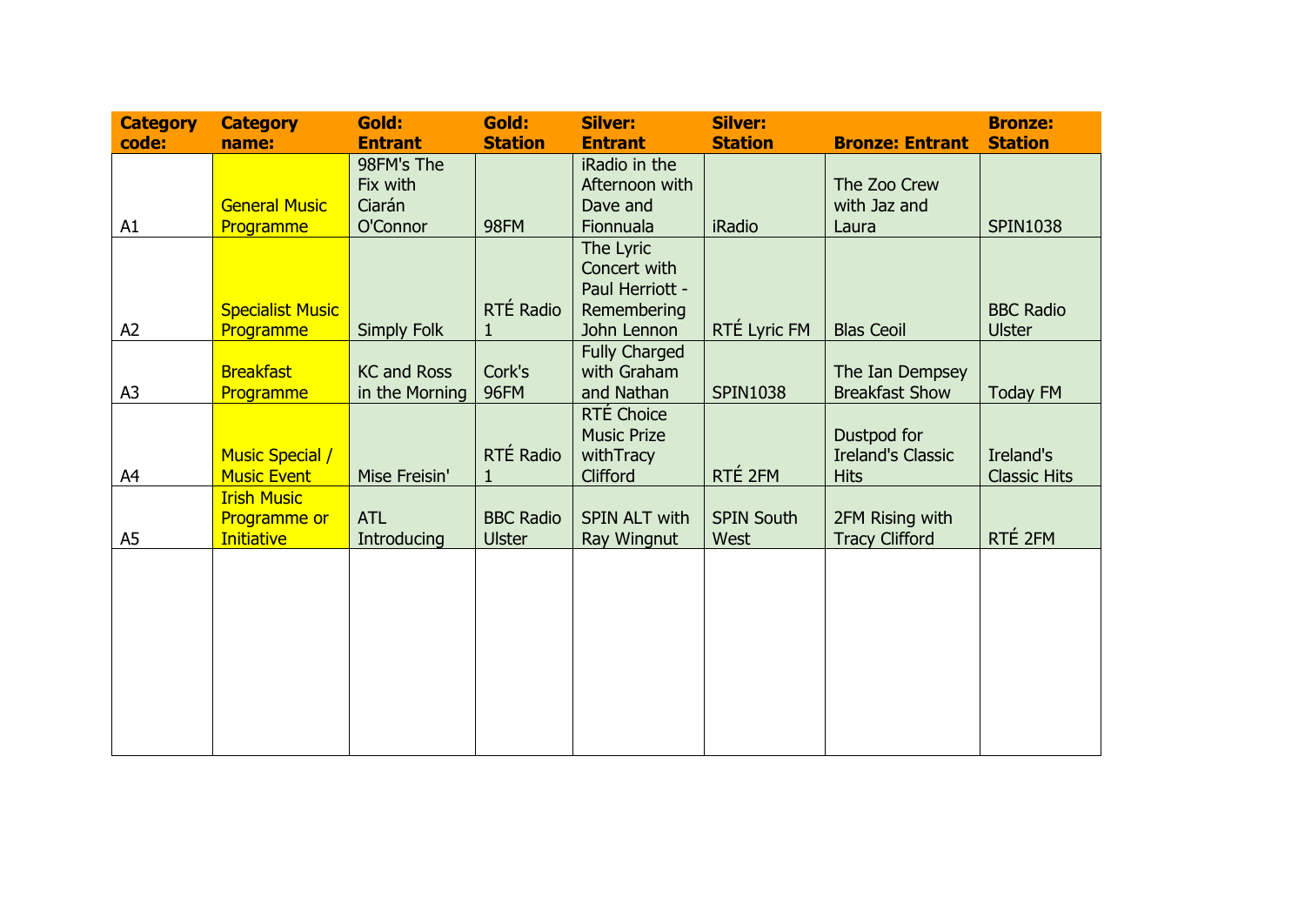|                | News Story /                       | Trouble at the         | <b>BBC Radio</b> | Double Blow<br>for Cork |                  | Section 252 - An                    |                  |
|----------------|------------------------------------|------------------------|------------------|-------------------------|------------------|-------------------------------------|------------------|
| B <sub>1</sub> | <b>News Event</b>                  | Interface              | <b>Ulster</b>    | <b>Traders</b>          | Cork's 96FM      | Unspeakable Pain                    | <b>Newstalk</b>  |
|                |                                    |                        |                  | The                     |                  |                                     |                  |
|                | <b>News</b>                        | Morning                |                  | Resignation of          |                  |                                     |                  |
|                | Programme -                        | Ireland -              | RTÉ Radio        | Arlene Foster -         | <b>BBC Radio</b> |                                     |                  |
| B <sub>2</sub> | <b>Full Service</b>                | Cyber attack           | 1                | <b>Evening Extra</b>    | <b>Ulster</b>    | <b>This Week</b>                    | RTÉ Radio 1      |
|                | <b>News</b>                        |                        |                  |                         |                  |                                     |                  |
|                | Programme -                        | <b>WLR News at</b>     |                  | Extended                |                  | The Breakfast                       | <b>BBC Radio</b> |
| B <sub>3</sub> | Local/Regional                     | 1                      | <b>WLR FM</b>    | <b>News Bulletin</b>    | Cork's 96FM      | Show                                | Foyle            |
|                | <b>Current Affairs</b>             |                        |                  |                         |                  |                                     |                  |
| <b>B4</b>      | Programme -<br><b>Full Service</b> | The Pat                | <b>Newstalk</b>  | On the Record           | <b>Newstalk</b>  | <b>Newstalk</b><br><b>Breakfast</b> | <b>Newstalk</b>  |
|                | <b>Current Affairs</b>             | Kenny Show             |                  |                         |                  |                                     |                  |
|                | Programme -                        |                        |                  |                         |                  |                                     |                  |
|                | Local /                            |                        |                  |                         |                  | Let's Talk - 'In the                | Shannonside      |
| <b>B5</b>      | Regional                           | <b>Tipp Today</b>      | <b>Tipp FM</b>   | Deise Today             | <b>WLR FM</b>    | Line of Duty'                       | <b>FM</b>        |
|                |                                    |                        |                  | Jack Charlton -         |                  |                                     |                  |
|                |                                    |                        |                  | Player,                 |                  |                                     |                  |
|                |                                    | The Gordon             |                  | Manager and             |                  | Carrick to the                      |                  |
| <b>B6</b>      | <b>Sports Story</b>                | <b>Elliott Scandal</b> | <b>Newstalk</b>  | Grandad                 | RTÉ Radio 1      | Champs-Elysées                      | <b>WLR FM</b>    |
|                | <b>Sports</b>                      | Joey Dunlop -          |                  |                         |                  |                                     |                  |
|                | Programme -                        | King of the            | RTÉ Radio        |                         |                  |                                     |                  |
| <b>B7</b>      | <b>Full Service</b>                | Road                   | 1                | Rachael's Day           | RTÉ Radio 1      | Off The Ball                        | <b>Newstalk</b>  |
|                | <b>Sports</b><br>Programme -       | The Passing            |                  |                         |                  | The Covid Cup                       | Shannonside      |
|                | Local /                            | of Jerry               | Radio            | Dublin's                | Sunshine         | 2020                                | <b>Northern</b>  |
| <b>B8</b>      | Regional                           | Kiernan                | <b>Kerry</b>     | <b>Talking Sport</b>    | 106.8            | Championship                        | Sound            |
|                |                                    |                        |                  |                         |                  |                                     |                  |
|                |                                    |                        |                  |                         |                  |                                     |                  |
|                |                                    |                        |                  |                         |                  |                                     |                  |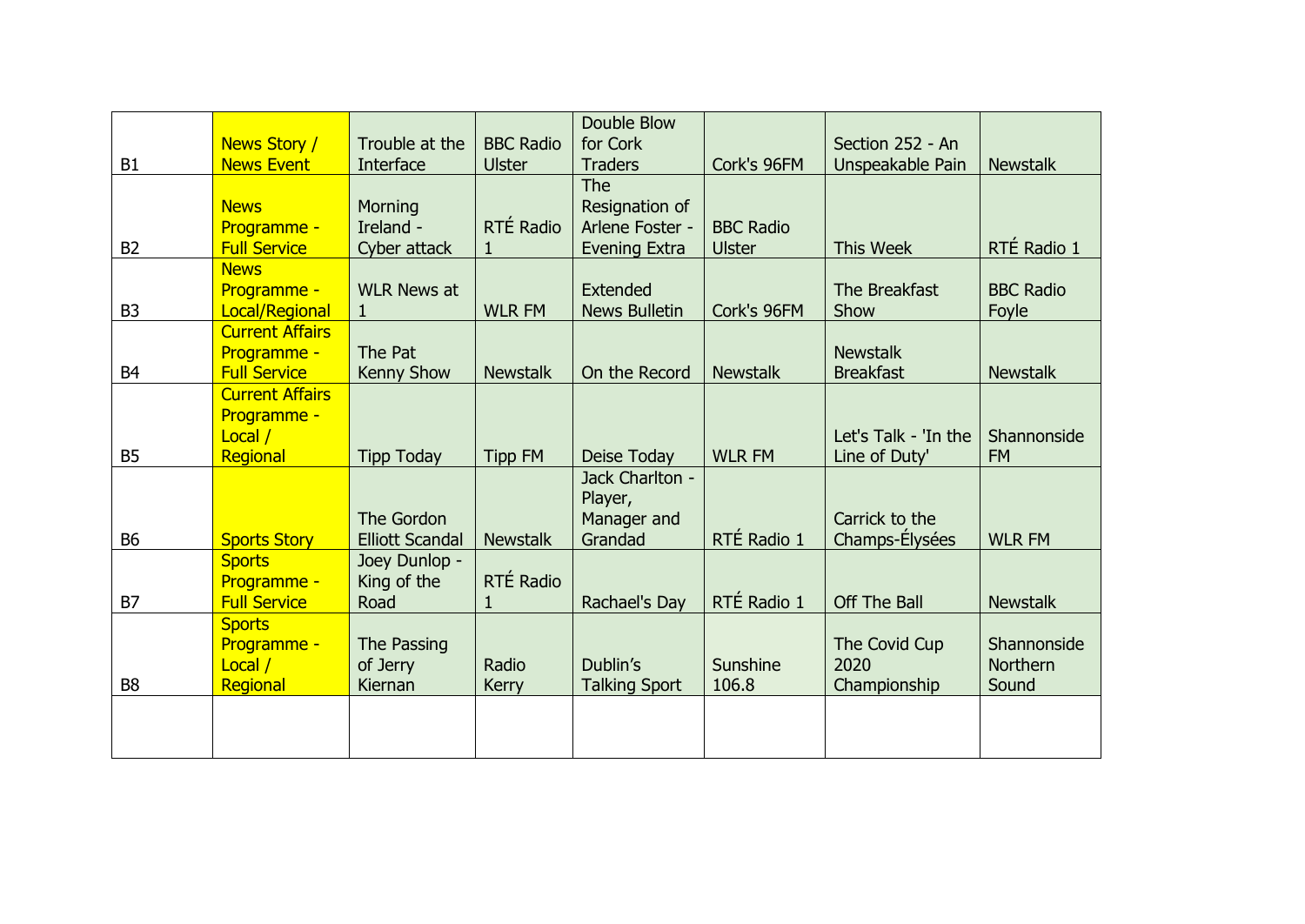|                |                                                  | Documentary<br>on One: A                                |                                   | Documentary<br>on One: The                                |                                   | <b>Assume Nothing:</b>                                     |                                   |
|----------------|--------------------------------------------------|---------------------------------------------------------|-----------------------------------|-----------------------------------------------------------|-----------------------------------|------------------------------------------------------------|-----------------------------------|
| C1             | <b>Documentary</b>                               | Very Irish<br>Coup                                      | RTÉ Radio<br>1                    | Grief of a<br><b>Nation</b>                               | RTÉ Radio 1                       | Did the Right Man<br>Hang?                                 | <b>BBC Radio</b><br><b>Ulster</b> |
|                | <b>Music, Arts and</b>                           |                                                         |                                   | By the Lakes                                              |                                   |                                                            | <b>Red Hare</b><br>Media for      |
|                | <b>Culture</b>                                   |                                                         |                                   | of                                                        |                                   |                                                            | RTÉ Radio 1                       |
| C <sub>2</sub> | <b>Documentary</b>                               | The Music Biz                                           | RTÉ 2FM                           | Ponchartrain                                              | RTÉ Radio 1                       | <b>COW</b><br>CountryWide -                                | Extra                             |
| C <sub>3</sub> | <b>Short Feature</b>                             | <b>Big Breakfast</b><br><b>Little Stories</b>           | <b>WLR FM</b>                     | The Midlands<br>103 Vault                                 | Midlands 103                      | Farm Diary from<br>Hannah Quinn<br>Mulligan                | RTÉ Radio 1                       |
|                | <b>Magazine</b>                                  | The Ray                                                 | RTÉ Radio                         |                                                           |                                   |                                                            |                                   |
| C <sub>4</sub> | Programme                                        | <b>D'Arcy Show</b>                                      | $\mathbf{1}$                      | Moncrieff                                                 | <b>Newstalk</b>                   | iRadio's The Hub                                           | <b>iRadio</b>                     |
| C <sub>5</sub> | <b>Drama</b>                                     | Belong by<br>Daithí<br>McMahon and<br>Fred O'Connor     | <b>Newstalk</b>                   | Drama On<br>One:<br>Quicksand by<br>Elizabeth<br>Moynihan | RTÉ Radio 1                       | The Emperor's<br><b>New Duds</b>                           | RTÉjr Radio                       |
| C <sub>6</sub> | <b>Specialist</b><br><b>Speech</b><br>Programme  | The Long and<br>the Short of it                         | <b>BBC Radio</b><br><b>Ulster</b> | The History Fix                                           | <b>KCLR</b>                       | <b>SPIN Ar Scoil</b>                                       | <b>SPIN South</b><br>West         |
| C7             | Craoltóireacht<br>le Gaeilge                     | Pop Raidió                                              | <b>SPIN1038</b>                   | Barrscéalta<br>RTÉ Raidió Na<br>Gaeltachta                | RTÉ Raidió<br>Na<br>Gaeltachta    | Splanc                                                     | <b>Newstalk</b>                   |
| C8             | <b>Interactive</b><br><b>Speech</b><br>Programme | Liveline -<br>Breaking the<br>Menopause<br><b>Taboo</b> | RTÉ Radio<br>$\mathbf{1}$         | Stephen Nolan<br>Show                                     | <b>BBC Radio</b><br><b>Ulster</b> | My Son Jason -<br><b>Ireland's Mental</b><br><b>Health</b> | Cork's RedFM                      |
|                |                                                  |                                                         |                                   |                                                           |                                   |                                                            |                                   |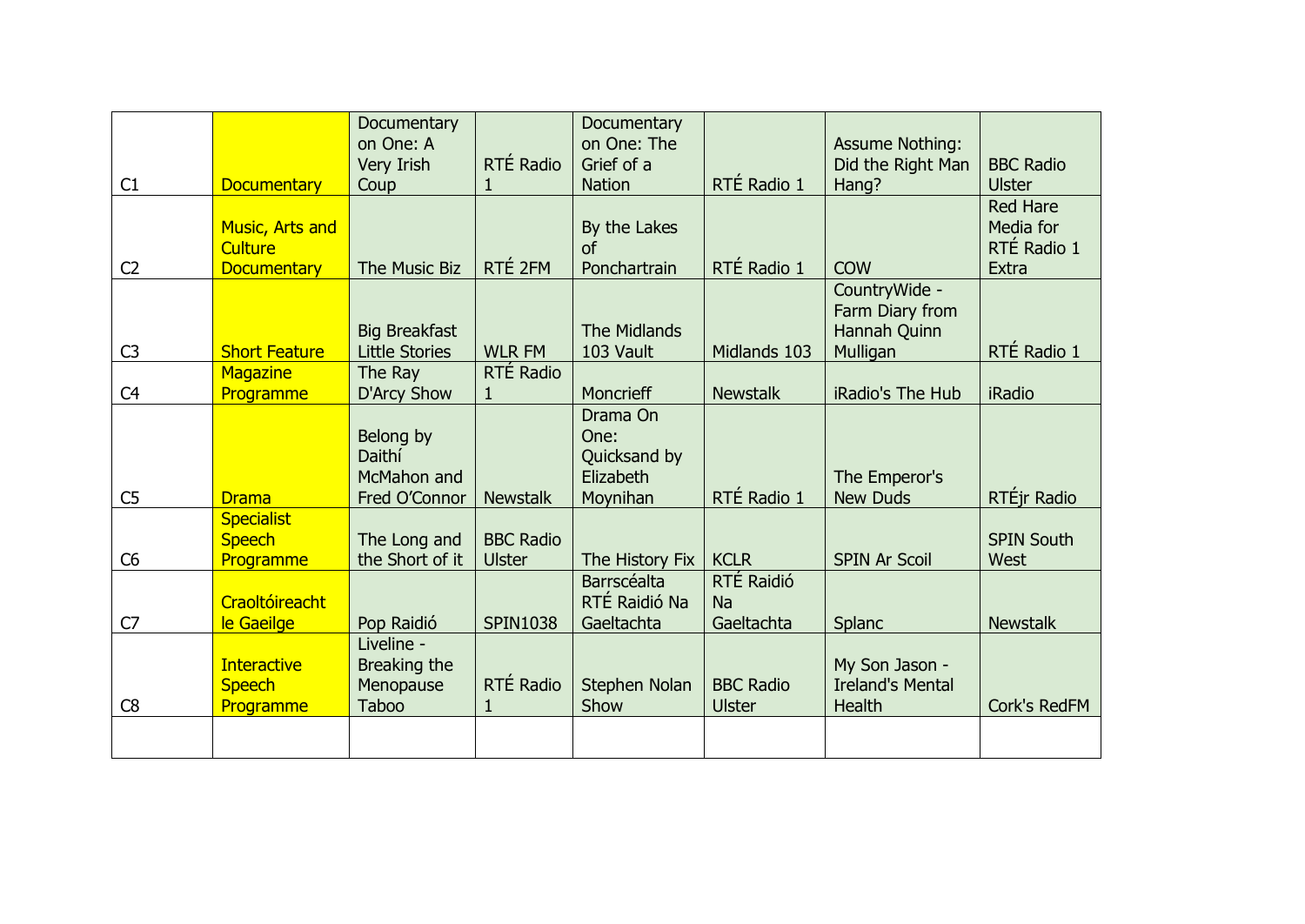|                |                                        | Moyross - The                                                        |                 | Stand Up           |                 |                                        |                 |
|----------------|----------------------------------------|----------------------------------------------------------------------|-----------------|--------------------|-----------------|----------------------------------------|-----------------|
|                | Community /                            | Forgotten Part                                                       |                 | Awareness          |                 | Brian Maher's 24-                      |                 |
| D <sub>1</sub> | <b>Social Action</b>                   | of Limerick                                                          | <b>Newstalk</b> | Week               | RTÉ 2FM         | Hour Runathon                          | 98FM            |
|                |                                        | Gotta Get It                                                         |                 | Waffle - The       |                 |                                        |                 |
|                | On-Air                                 | Wrong with                                                           |                 | Ian Dempsey        |                 |                                        |                 |
|                | Competition /                          | Graham and                                                           |                 | <b>Breakfast</b>   |                 | SPIN's €5k Phone                       |                 |
| D <sub>2</sub> | Promotion                              | Nathan                                                               | <b>SPIN1038</b> | Show               | <b>Today FM</b> | Call                                   | <b>SPIN1038</b> |
|                | <b>Station</b>                         |                                                                      |                 |                    |                 |                                        |                 |
| D <sub>3</sub> | <b>Imaging</b>                         | 98FM                                                                 | 98FM            | <b>iRadio</b>      | <b>iRadio</b>   | <b>FM104</b>                           | <b>FM104</b>    |
| D <sub>4</sub> | <b>Entertainment</b><br><b>Inserts</b> | Gift Grub -<br>The Ian<br><b>Dempsey</b><br><b>Breakfast</b><br>Show | <b>Today FM</b> | Dermot and<br>Dave | <b>Today FM</b> | Fully Charged -<br>Challenge<br>Graham | <b>SPIN1038</b> |
|                | Digital and                            |                                                                      |                 |                    |                 |                                        |                 |
|                | <b>Social</b>                          | <b>Shine Festival</b>                                                | Media           | iRadio's TikTok    |                 | #StopTheShame                          |                 |
| D <sub>5</sub> | <b>Innovation</b>                      | 2021                                                                 | Central         | Mic Drop           | <b>iRadio</b>   | Campaign                               | <b>Newstalk</b> |
|                | Podcast of the                         |                                                                      |                 |                    |                 | Show me the                            |                 |
| D <sub>6</sub> | Year                                   | GunPlot                                                              | RTÉ             | Ecolution          | RTÉ             | Science                                | <b>Newstalk</b> |
|                |                                        |                                                                      |                 |                    |                 |                                        |                 |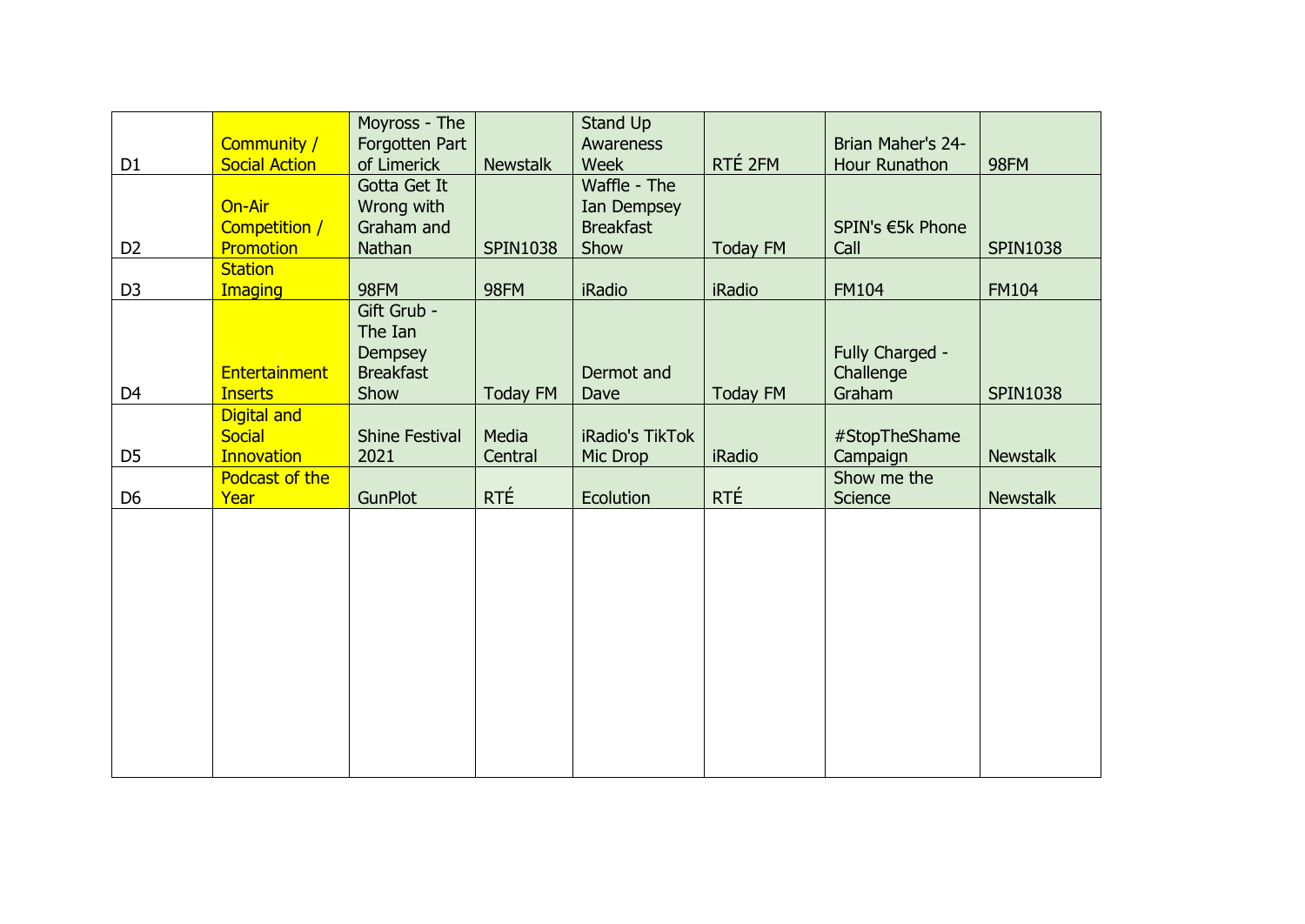|                | <b>Music &amp;</b><br>Entertainment                                         |                                  |                                   |                           |                                         |                       |                                     |
|----------------|-----------------------------------------------------------------------------|----------------------------------|-----------------------------------|---------------------------|-----------------------------------------|-----------------------|-------------------------------------|
| E <sub>1</sub> | <b>Presenter of</b><br>the Year                                             | Dermot<br>Whelan                 | <b>Today FM</b>                   | Jim-Jim<br><b>Nugent</b>  | <b>FM104</b>                            | Ray Foley             | Cork's Red<br><b>FM</b>             |
| E <sub>2</sub> | Radio DJ of the<br>Year                                                     | Lorraine<br>Murphy               | Cork's<br>96FM                    | <b>Brian McEvoy</b>       | <b>iRadio</b>                           | <b>Tracy Clifford</b> | RTÉ 2FM                             |
| E <sub>3</sub> | <b>Specialist Music</b><br><b>Broadcaster of</b><br>the Year                | Ralph McLean                     | <b>BBC Radio</b><br><b>Ulster</b> | <b>Claire Beck</b>        | <b>Today FM</b>                         | <b>Stuart Banford</b> | Downtown<br>Country                 |
| E <sub>4</sub> | <b>News</b><br><b>Broadcaster of</b><br>the Year                            | <b>Justin</b><br><b>McCarthy</b> | RTÉ Radio<br>1                    | Fionnuala<br>Corbett      | <b>iRadio</b>                           | <b>Niall Colbert</b>  | <b>Today FM</b>                     |
| E <sub>5</sub> | <b>News Reporter</b><br>of the Year                                         | John Cooke<br><b>Drivetime</b>   | RTÉ Radio<br>1                    | <b>Brian</b><br>O'Connell | RTÉ Radio 1                             | Sasha Wylie           | Downtown<br>Radio/Cool<br><b>FM</b> |
| E <sub>6</sub> | <b>Sports</b><br><b>Broadcaster of</b><br>the Year - Full<br><b>Service</b> | Joe Molloy                       | <b>Newstalk</b>                   | Michael<br><b>McNamee</b> | <b>BBC Radio</b><br><b>Ulster</b>       | Eoin Sheahan          | <b>Newstalk</b>                     |
| E7             | <b>Sports</b><br><b>Broadcaster of</b><br>the Year - Local<br>/ Regional    | <b>Eric White</b>                | <b>BBC Radio</b><br>Foyle         | Sean Mc<br>Caffrey        | Shannonside<br><b>Northern</b><br>Sound | Dave Hooper           | Shannonside<br>Northern<br>Sound    |
| E <sub>8</sub> | <b>Speech</b><br><b>Broadcaster of</b><br>the Year - Full<br><b>Service</b> | Ciara Kelly                      | <b>Newstalk</b>                   | Pat Kenny                 | <b>Newstalk</b>                         | Matt Cooper           | <b>Today FM</b>                     |
| E <sub>9</sub> | <b>Speech</b><br><b>Broadcaster of</b><br>the Year - Local<br>/ Regional    | Damien<br><b>Tiernan</b>         | <b>WLR FM</b>                     | Mark Patterson            | <b>BBC Radio</b><br>Foyle               | Sheila Naughton       | Shannonside<br>Northern<br>Sound    |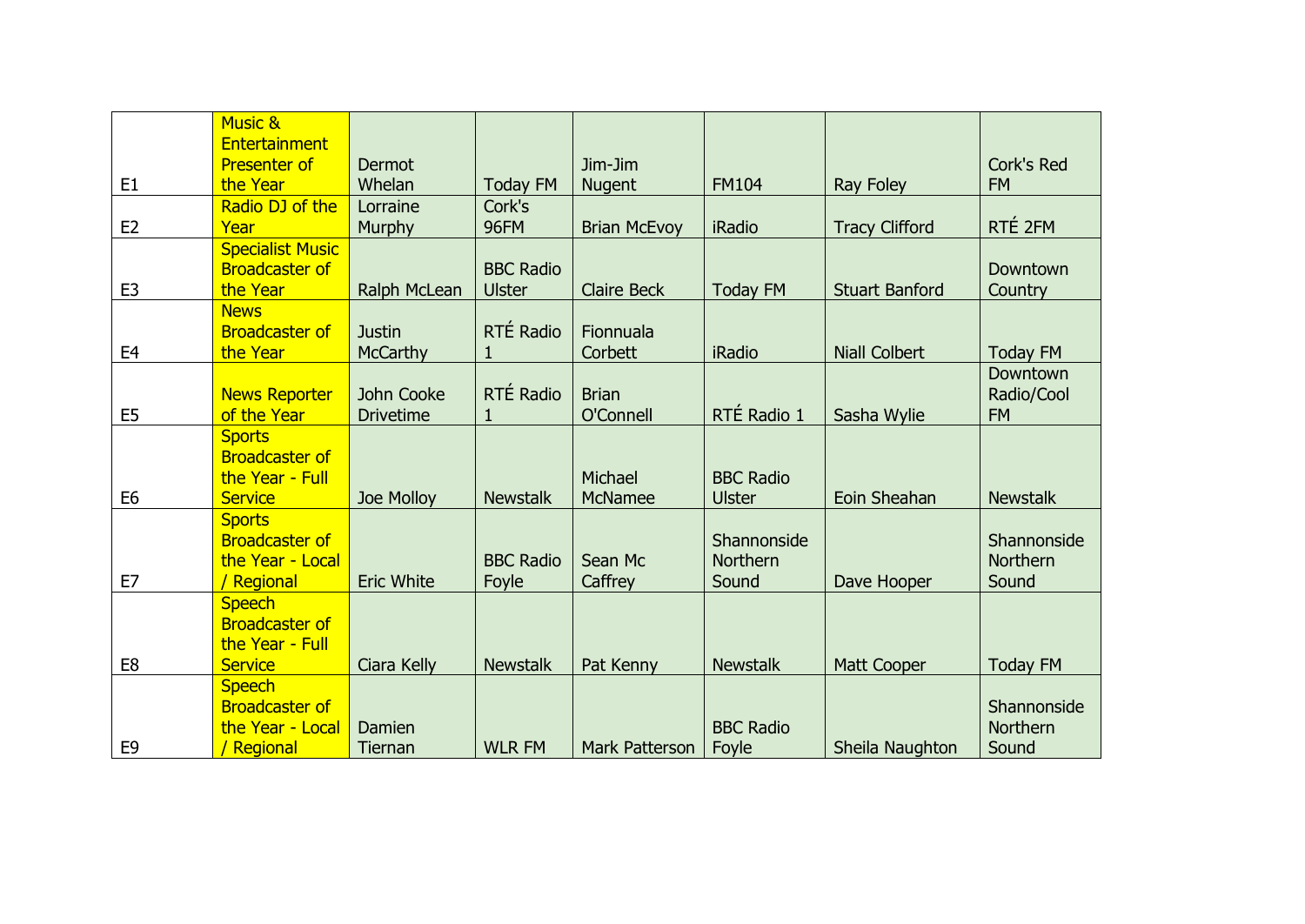| E10 | Gay Byrne -<br>Newcomer of<br>the Year | Tara<br>McCormack | Midlands<br>103 | Sarah Madden | Newstalk | Jordan Humphries | Q Radio |
|-----|----------------------------------------|-------------------|-----------------|--------------|----------|------------------|---------|
|     |                                        |                   |                 |              |          |                  |         |
|     |                                        |                   |                 |              |          |                  |         |
|     |                                        |                   |                 |              |          |                  |         |
|     |                                        |                   |                 |              |          |                  |         |
|     |                                        |                   |                 |              |          |                  |         |
|     |                                        |                   |                 |              |          |                  |         |
|     |                                        |                   |                 |              |          |                  |         |
|     |                                        |                   |                 |              |          |                  |         |
|     |                                        |                   |                 |              |          |                  |         |
|     |                                        |                   |                 |              |          |                  |         |
|     |                                        |                   |                 |              |          |                  |         |